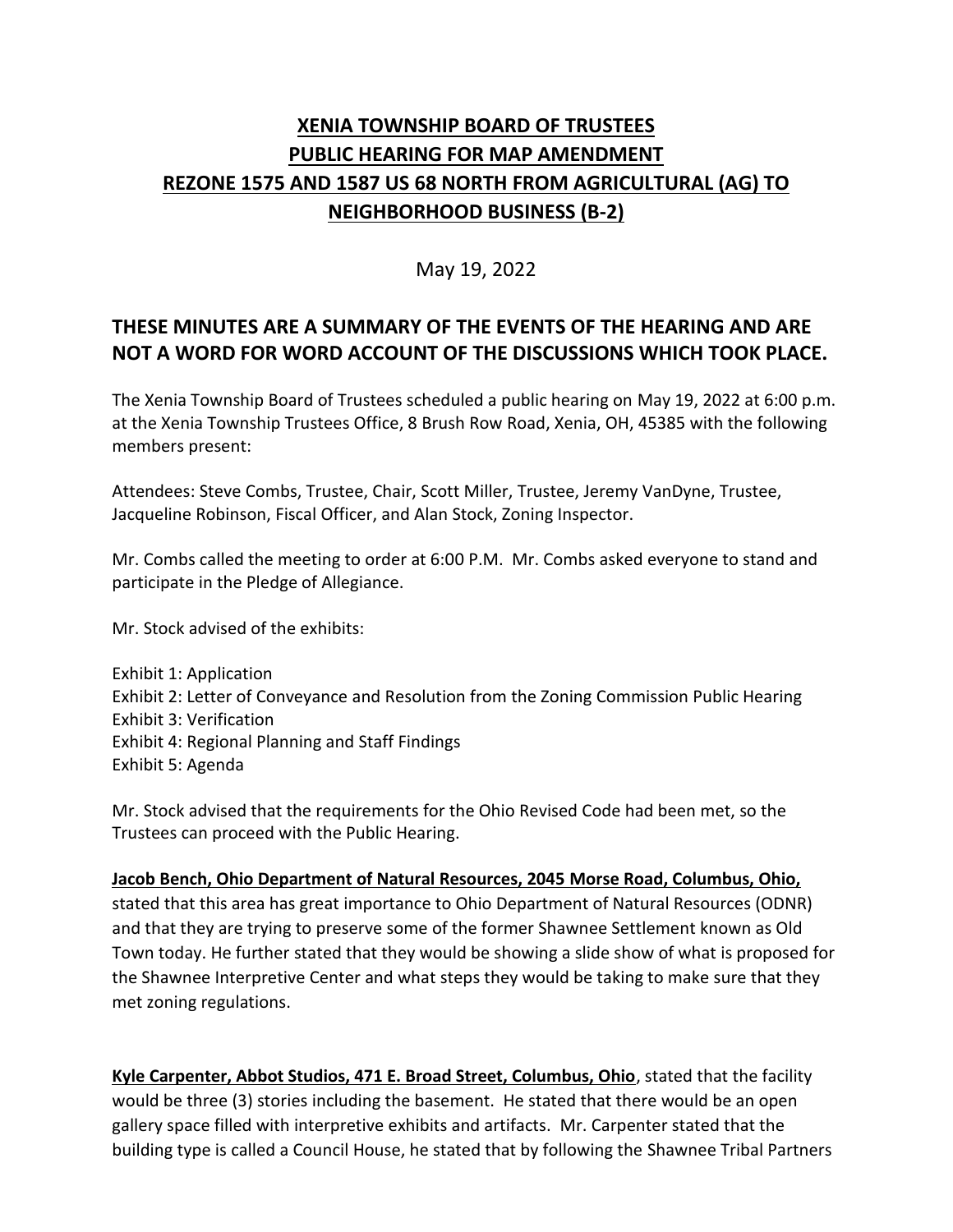directions, they wanted to emulate what would have been there in the late 1700's, but with a modern take and modern materials. He went on to state that because of the size of the facility and the parking requirements, ODNR had to look at acquiring multiple parcels.

#### **Jacob Bench, Ohio Department of Natural Resources, 2045 Morse Road, Columbus, Ohio,**

stated that they are requesting to rezone the two parcels to all B-2 (Neighborhood Business). He further stated that they have a third parcel that is not part of the hearing, but is part of the overall project. He went on to say that they purchased the two parcels to place the facility on and the third parcel is still in contract and will be used for parking.

**Alan Stock, Zoning Inspector**, asked Mr. Bench if he would show the Trustees the intended use of the building, floor by floor.

#### **Jacob Bench, Ohio Department of Natural Resources, 2045 Morse Road, Columbus, Ohio,**

stated that the building will be three stories, including a basement, and around 16,000 square feet with 12,000 square feet of usable inside space. He stated that the basement will be gallery space, the first floor will have restrooms that will allow public access outside of business hours and will also hold a theater and a live stream, and the top floor will hold exhibits.

**Kyle Carpenter, Abbot Studios, 471 E. Broad Street, Columbus, Ohio**, stated that the exterior is the main focus of the architectural detail. He went on to state that the interior is a blank space to be modified as time goes on.

**Jeremy VanDyne, Trustee**, asked if they had been in contact with ODOT about the traffic and the entering and exiting of the facility.

**Jacob Bench, Ohio Department of Natural Resources, 2045 Morse Road, Columbus, Ohio,** stated that they have conducted a preliminary traffic study with ODOT. He stated that they would probably conduct another study as the facility grows.

**Steve Combs, Trustee, Chair**, asked what the hours of operation would be.

**Jacob Bench, Ohio Department of Natural Resources, 2045 Morse Road, Columbus, Ohio,** stated that is to be determined as the facility moves into operation and becomes a State Park.

**Brant Fulks, Ohio Department of Natural Resources, 2045 Morse Road, Columbus, Ohio,** stated that if there is a lot of demand, the facility could operate seven days a week if the demand is high and the staffing is adequate.

**Jeremy VanDyne, Trustee**, asked if there was any intention to tie this facility into District 5 on Old Springfield Pike.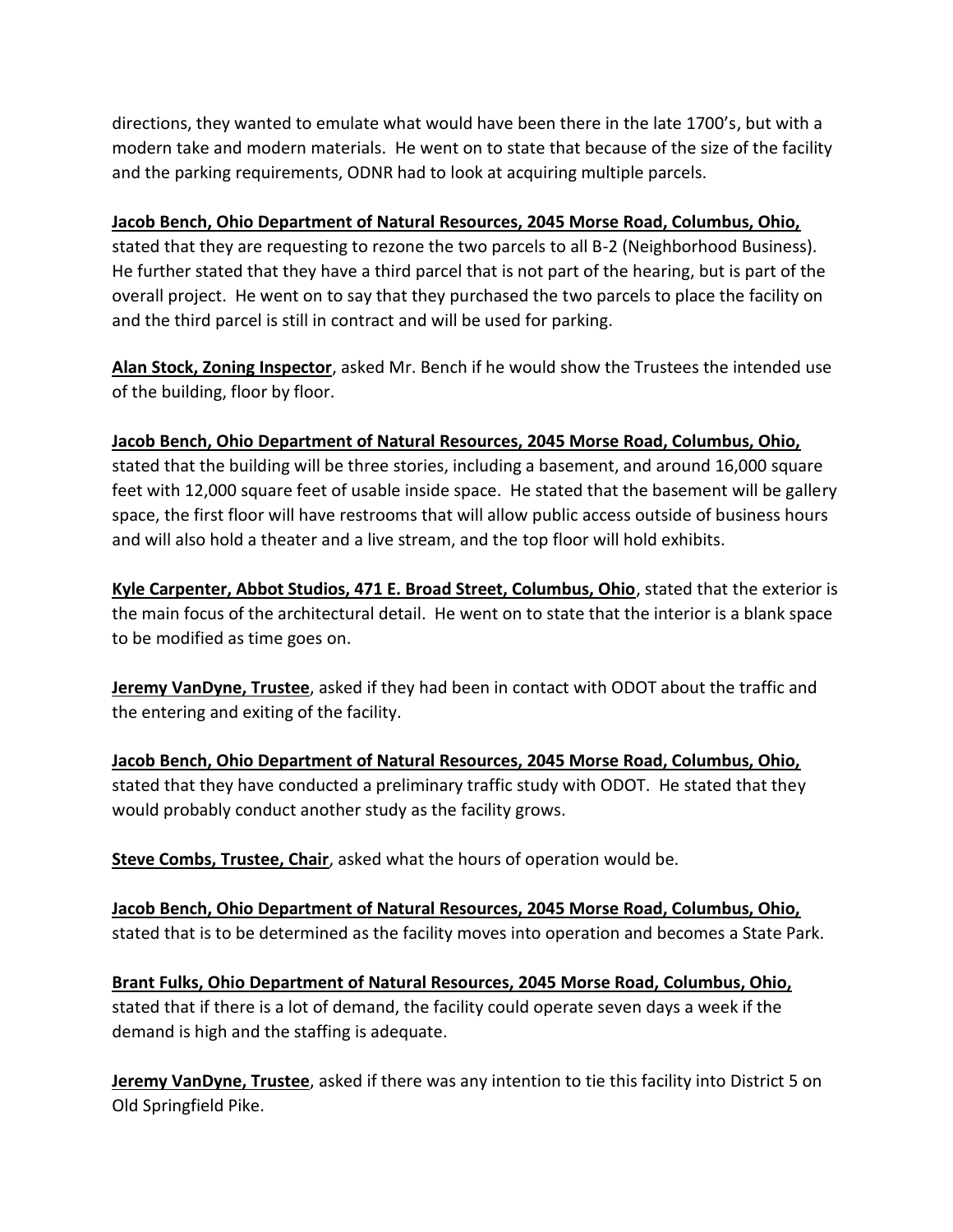# **Brant Fulks, Ohio Department of Natural Resources, 2045 Morse Road, Columbus, Ohio,**

stated that they have had talks with District 5's biologist for help with the proposed living stream, but that he does not see much involvement with them for the overall project.

**Steve Combs, Trustee, Chair**, asked about the proposed staffing.

## **Brant Fulks, Ohio Department of Natural Resources, 2045 Morse Road, Columbus, Ohio,** stated that they have not developed a staffing plan yet, but that they do have one full time employee that will be in charge of the overall operations. He went on to say that they are also considering opening a small gift shop inside the facility.

**Scott Miller, Trustee**, asked if there were any plans for outside amenities.

### **Brant Fulks, Ohio Department of Natural Resources, 2045 Morse Road, Columbus, Ohio,**

stated that they do not have room on the current properties to have outside areas, he also said that this will be the smallest Stater Park in Ohio. He went on to say that they would like to acquire more properties, and have asked nearby property owners if they would like to sell. He further stated that they would not use imminent domain.

**Jeremy VanDyne, Trustee**, asked what was planned on the outside of the building shown in the construction drawings.

### **Jacob Bench, Ohio Department of Natural Resources, 2045 Morse Road, Columbus, Ohio,** stated that will be a detention basin for the rainwater, he stated that the buildings downspouts will drain into a stormwater collection system and then dump into the detention basin that will then slowly percolate into the storm water system on US 68.

**Scott Miller, Trustee**, asked if they had considered placing the basin below surface to allow that space to be used for something else.

**Jacob Bench, Ohio Department of Natural Resources, 2045 Morse Road, Columbus, Ohio,** stated that they had considered that until they acquired the other parcel for parking. He went on to say that it would be cost prohibitive to do that.

**Brant Fulks, Ohio Department of Natural Resources, 2045 Morse Road, Columbus, Ohio,** stated that it would be cost prohibitive because the property was previously a gas station and the soil is not contusive to dealing with storm water. **Scott Miller, Trustee**, asked if they had a time line for construction.

**Kyle Carpenter, Abbot Studios, 471 E. Broad Street, Columbus, Ohio**, stated that the construction bidding closed in early May and that the funding for construction has been secured. He stated that WAL Construction would be doing the construction of the facility. He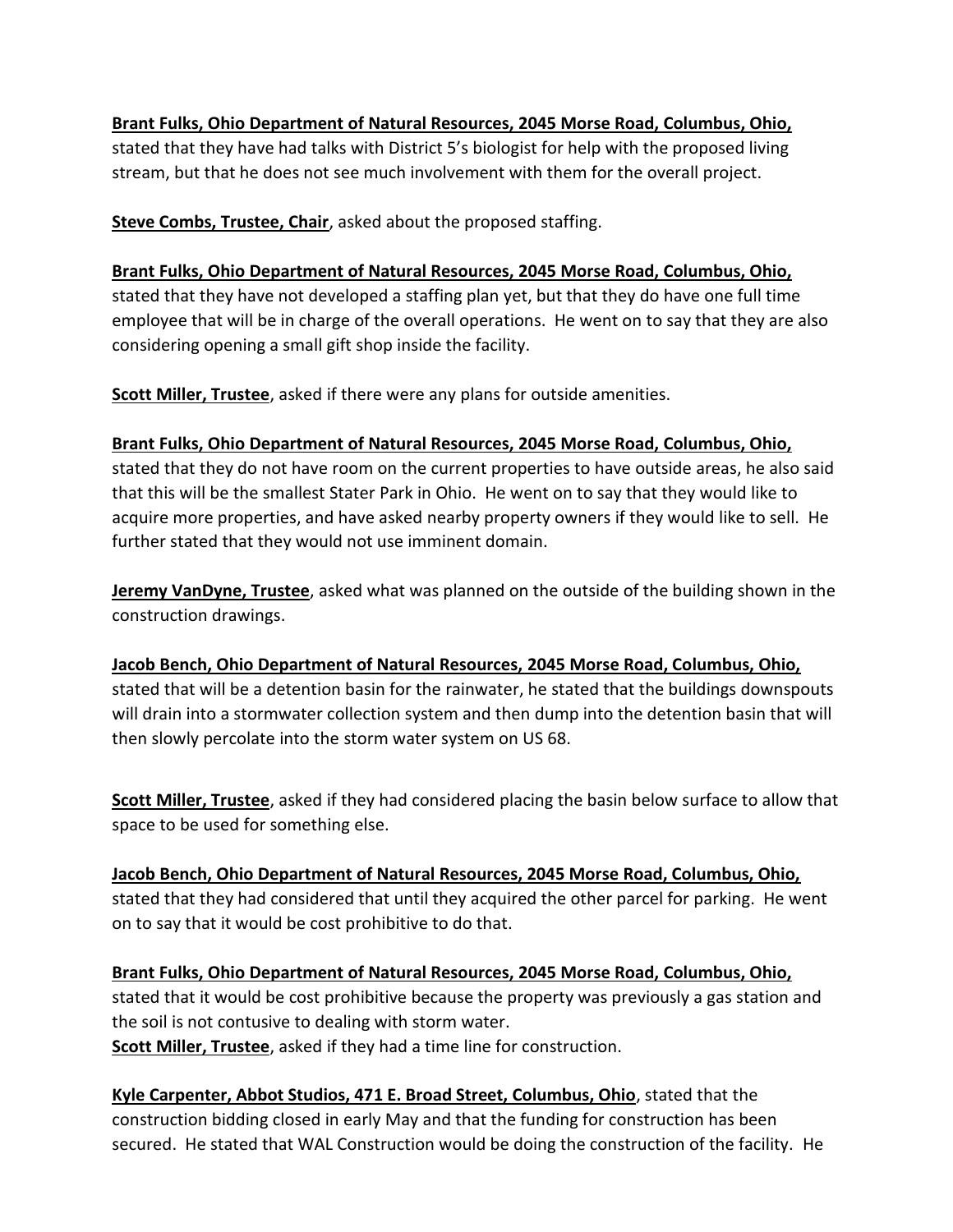went on to state that by following the Shawnee Tribal Partners directions, they wanted to emulate what would have been there in the late 1700's. He went on to state that the building has a lot of wood thematic elements, but that very little wood is actually used. He stated that the siding is aluminum and that the frame is steel designed to look like wood to give a more rustic look and feel.

**Scott Miller, Trustee**, asked if the facility would be energy efficient.

**Kyle Carpenter, Abbot Studios, 471 E. Broad Street, Columbus, Ohio**, stated that they would be using a BRS System and it would be very energy efficient. He went on to state that they need to have a system that will keep the temperature and humidity consistent.

**Steve Combs, Trustee, Chair**, asked for public comments in favor of, there was no comments.

**Steve Combs, Trustee, Chair**, asked for public comments against, there was no comments.

Public Comments were closed.

**Grace Simmons, 97 Beverly Place and 1609 US 68 North, Xenia, Ohio**, asked if they were considering taking more property.

**Jacob Bench, Ohio Department of Natural Resources, 2045 Morse Road, Columbus, Ohio,** stated that they had not taken any property.

**Grace Simmons, 97 Beverly Place and 1609 US 68 North, Xenia, Ohio,** stated that she had used the wrong word. She asked if they are considering purchasing any more property.

**Jacob Bench, Ohio Department of Natural Resources, 2045 Morse Road, Columbus, Ohio,** stated that they are looking to purchase more property, and that he could get Mrs. Simmons in contact with ODNR if she wanted to sell.

**Grace Simmons, 97 Beverly Place and 1609 US 68 North, Xenia, Ohio,** stated that she did not want to sell.

**Mark Simmons, 97 Beverly Place and 1609 US 68 North, Xenia, Ohio,** asked if they owned 1603 US 68 North.

**Jacob Bench, Ohio Department of Natural Resources, 2045 Morse Road, Columbus, Ohio,** stated that they are in contract to purchase it, but do not own it yet.

**Mark Simmons, 97 Beverly Place and 1609 US 68 North, Xenia, Ohio,** stated that a new roof was placed on the house last week.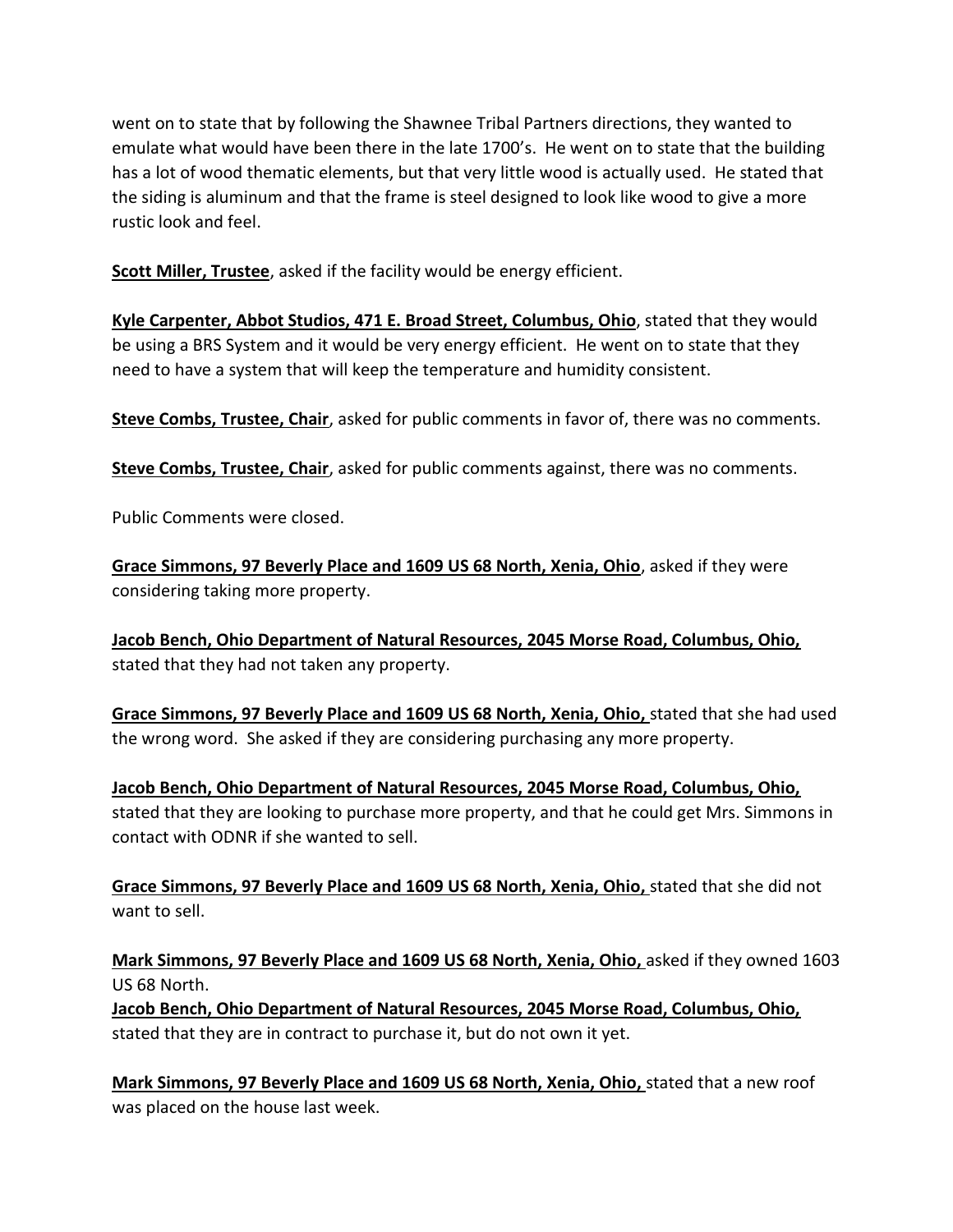**Jacob Bench, Ohio Department of Natural Resources, 2045 Morse Road, Columbus, Ohio,**

stated that ODNR did not do that. He went on to say that the house is bank owned and the and the bank hired contractors to preform maintenance on the house.

**Steve Combs, Trustee, Chair**, closed Public Comments.

**Jeremy VanDyne, Trustee**, asked Mr. and Mrs. Simmons if they were against the facility.

**Grace Simmons, 97 Beverly Place and 1609 US 68 North, Xenia, Ohio,** stated that they are not against the facility, that they had heard that the State wanted to build all the way down to the river.

**Steve Combs, Trustee, Chair**, asked Mr. and Mrs. Simmons if they were only there for clarification.

**Grace Simmons, 97 Beverly Place and 1609 US 68 North, Xenia, Ohio,** answered that they did want clarification.

**Mark Simmons, 97 Beverly Place and 1609 US 68 North, Xenia, Ohio,** stated that surveying had been preformed all the way down US 68 North and also on the other side of the road too.

**Jacob Bench, Ohio Department of Natural Resources, 2045 Morse Road, Columbus, Ohio,** stated that was preformed by ODOT for Right of Way, he then reiterated that ODNR was not enacting emanate domain.

**Mark Simmons, 97 Beverly Place and 1609 US 68 North, Xenia, Ohio,** stated that this facility would bring more traffic down US 68 North and that this was already a busy road with deaths that has occurred in the area of the proposed facility.

**Jacob Bench, Ohio Department of Natural Resources, 2045 Morse Road, Columbus, Ohio,** stated that was why ODOT conducted the traffic study.

**Brant Fulks, Ohio Department of Natural Resources, 2045 Morse Road, Columbus, Ohio,** stated that traffic improvements in Old Town was on ODOT's radar, and we have asked them for their thoughts on possible improvements. He went on to state that with the initial study, ODOT could not justify changing the speed limit. He went on to state that the facility will be placed far enough back on the property so if there is a future road widening, the facility will not be affected.

**Steve Combs, Trustee, Chair**, stated that this facility could possibly have a positive effect on the traffic for everyone.